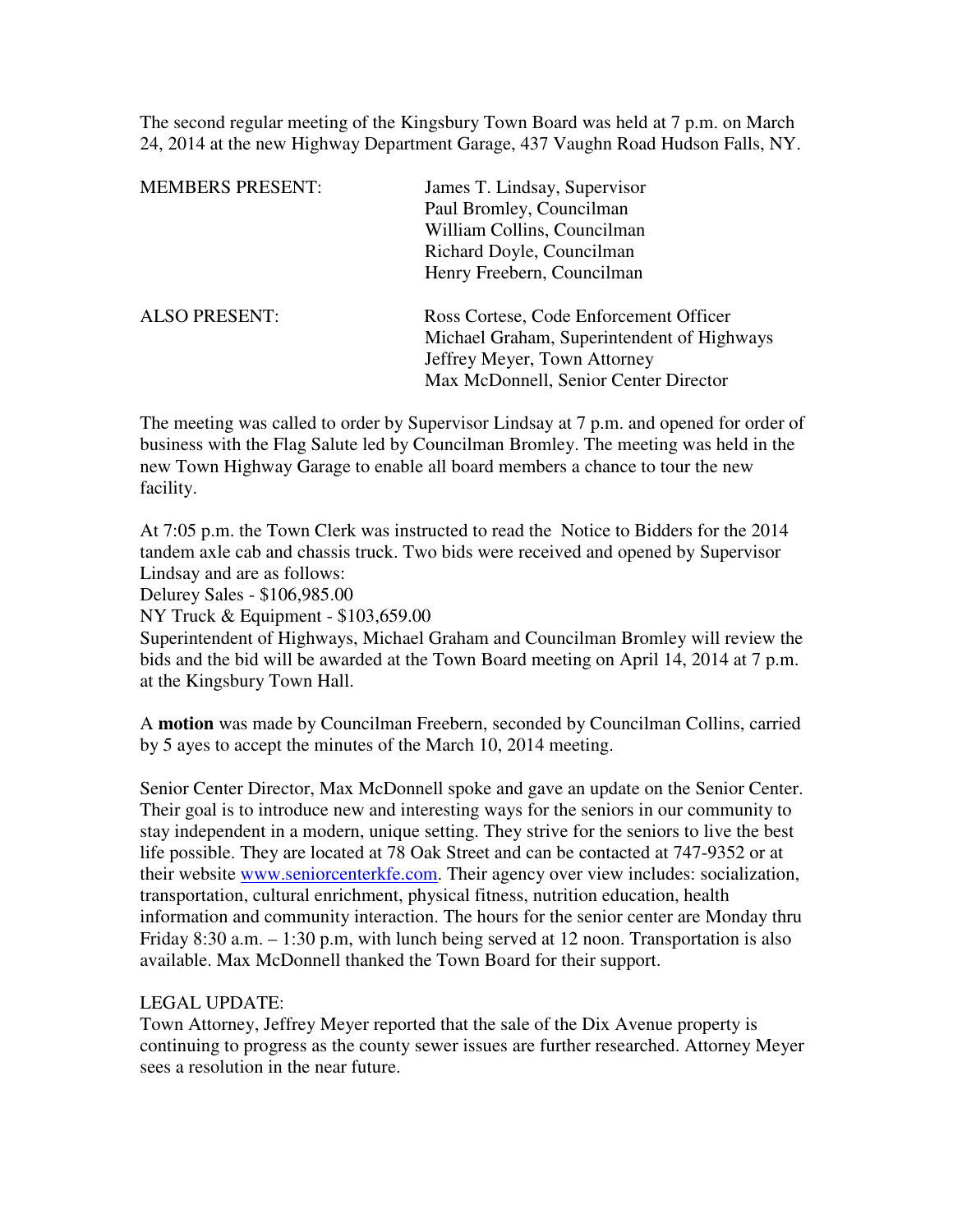Supervisor Lindsay spoke about the remaining issues in the amendments to the Town's Local Law. A discussion followed with the Town Board members, Attorney Meyer and Code Enforcement Cortese about hobby farms. A discussion followed about pre-existing junk yards and cell towers, it was decided to continue at the next Town Board meeting.

Supervisor Lindsay read a letter addressed to the board from Assessor, Colleen Adamec, in reference to the "Gold Star Parent". Recently William and Beverly Osborn had applied for this exemption. We need to adopt a local law to include a Gold Star Parent, our current Local Law does not include them. It is too late for the 2014 roll, but the Osborn's would like us to consider adopting it for 2015. Supervisor Lindsay asked the Town Board to review the Veteran's Exemption brochure, Real Property Tax Law 458-a, and the Town Local Law 458-a and discuss at the April 14, 2014 Town Board meeting.

Attorney, Stefanie DiLallo Bitter representing Anthony Marro of Northeast Metal Recyclers, Inc. submitted to Town Board members a renewal application to operate a junkyard. Mr. Marro and his partners are the proposed new tenants for the current East Side Auto facility on 2323 State Route 149 in the Town of Kingsbury. Northeast Metal Recyclers, Inc. would like to operate a junkyard and scrap processing, as soon as April 1, 2014. The Town Board would like some time to learn more about the newly formed corporation. After discussion a **motion** was made by Councilman Doyle, seconded by Councilman Collins carried by a vote of 5 ayes to extend the current junkyard license for 30 days.

Assessor, Colleen Adamec reported to Supervisor Lindsay that 35 Town residents did not apply for the STAR exemption.

Town Clerk, Cynthia Bardin reported that the 2014 Town/County tax collection will close on Monday, March 31, 2014. She reported that more than a million dollars is due at this time. A discussion was had about the upcoming 2014-15 Hudson Falls School Tax collection. More discussion is necessary before a final decision is made as to whether the Town Office will continue to collect the school taxes.

A **motion** was made by Councilman Doyle, seconded by Councilman Freebern, carried by a vote of 5 ayes, giving Comptroller Mary Ordway permission to attend Finance School in May 2014 at the cost of \$200.00.

Superintendent of Highways, Michael Graham reported on the progress of the new Highway Garage. It is very close to being completed and the staff has been moving equipment, in between the storms we have had. By mid or the end of April the move will be complete. Graham also reported that with the winter conditions he has used twice the amount of sand and salt as compared to last year and there were approximately 150 hours of overtime paid to Town Highway employees. He also reported there is no news on the delivery of the new pick-up truck.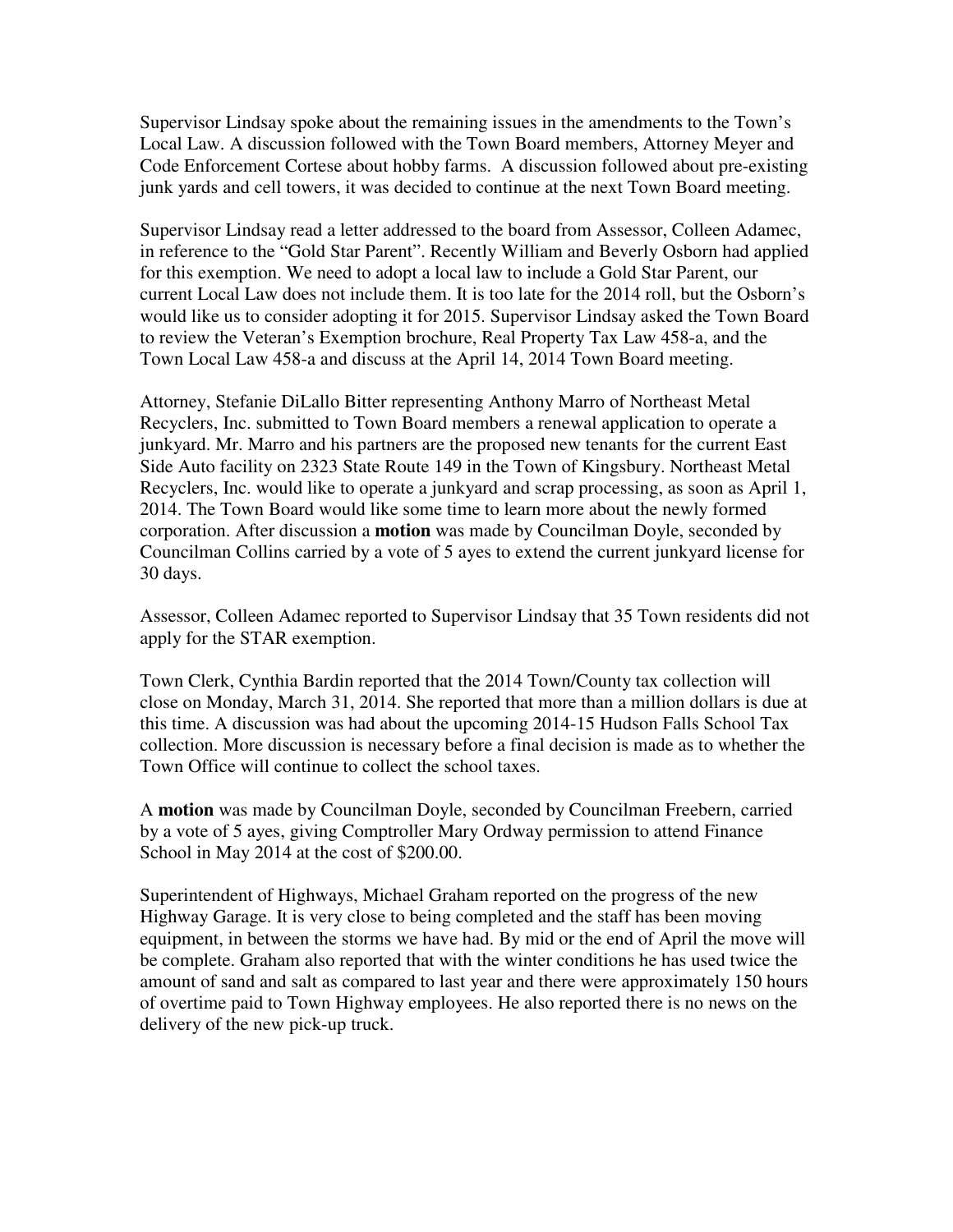Councilman Doyle has a meeting with the Strand Revival Committee on Thursday, March 27, 2014. Councilman Doyle requested an executive session to discuss potential personal changes with the possible move of some of the Town offices to the Village Hall.

Councilman Bromley reported the highway garage is complete except for some work to be done by Munter in the spring, all other contractors are 100% complete. He also reported that we came in on the budget.

Councilman Freebern asked at what point we should put the current Highway Garage on the market to sell. A discussion followed. All existing structures will remain on the property. Currently the Town of Kingsbury Re-use Center is located on the Highway Garage property and they would have to re-locate when the property is sold. The discussion will continue at a future meeting.

Supervisor Lindsay reported that water meters will be read in the Warren/Washington Industrial Park and that a welcome letter was sent to the new customers. The letter contained information about the rates charged and explained the billing cycle. Supervisor Lindsay stated that our water rates are the cheapest in the area. The system is old, therefore an increase may be necessary in the future to maintain the current system. Some of the businesses in the Industrial Park do not like the idea of us going in to read the water meter. Water Superintendent, James Chase is going to research pricing a device to read meters from the truck.. The prices range from \$4,300.00 for used to \$10,000 for new. It is possible we may work with the Village of Hudson Falls in the purchase of a reader.

Supervisor Lindsay also received a franchise letter from the cable company. Time Warner will no longer provide the service, Com Cast will be the new provider.

Supervisor Lindsay met with Village Mayor John Barton. The fence and building at Derby Park are in need of repairs. In the Municipal Agreement between the town and village the town is responsible only for normal wear and tear. The Town does use the park and should help with the repairs.

Supervisor Lindsay also reported that we received satisfactory results from the state inspection with Dog Control Officer, Frank Diamond and Dr. Keller of Countryside Veterinariany Hospital.

Supervisor Lindsay and Town Attorney Jeffrey Meyer attended a public hearing on March 18, 2014 in regard to the Kingsbury Landfill Site. The New York State Department of Environmental Conservation conducted an assessment of what has occurred at the site in the last 30 years It was determined that no further remediation is necessary at this time.

## WRITTEN REPORTS: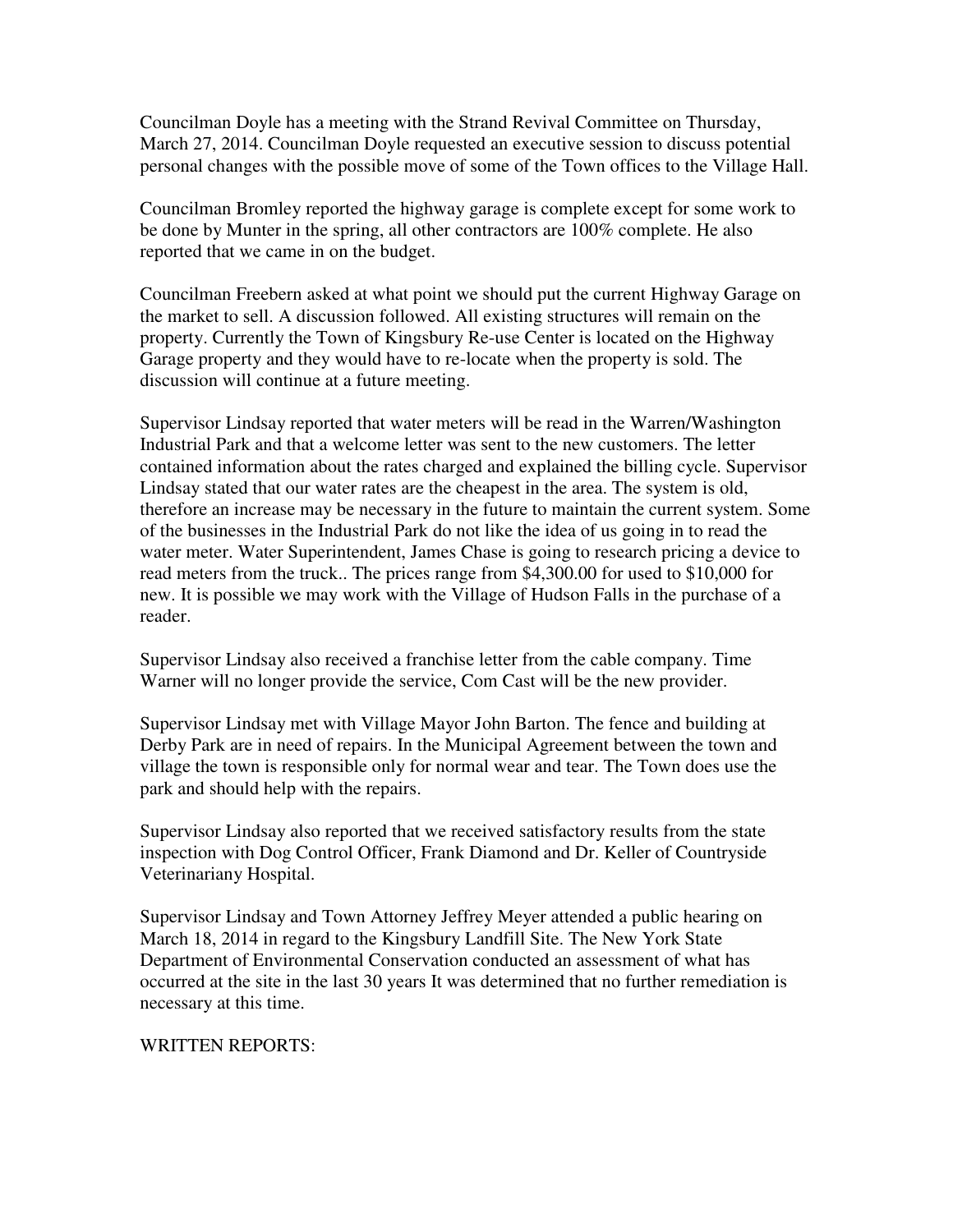On a **motion** by Councilman Freebern, seconded by Councilman Collins, carried by a vote of 5 ayes to accept reports from certain Town Officers for the month of February as follows:

| Code Enforcement Officer: | No. Permits 2; Total Fees: \$65.00                    |
|---------------------------|-------------------------------------------------------|
| Town Clerk:               | Paid to EnCon; \$94.48: Paid to NYS Dept. Of Health:  |
|                           | \$22.50: Paid to Village of Hudson Falls: \$102.00;   |
|                           | Paid to Ag & Markets for Population Control: \$104.00 |
| Town Comptroller:         | Receipts: \$45,227.11; Disbursements: \$145, 011.86   |
| Town Justice:             | Fees Collected: \$9,285.25                            |

## PUBLIC COMMENTS:

Jane Havens chairperson for the Strand Revival Committee, gave an update on the Strand Revival Committee. She also requested that she be put on the agenda for the second meeting of each month of the Kingsbury Town Board. Jane reported the committee had met on March 13, 2014 at the Village Hall. The first half of the meeting was spent discussing re-locating the town offices and the second half discussing events to bring awareness and support of the Strand. An event is being planned on May 3, 2014, at the Hudson Falls High School, the same time as the "Raise the Roof for Grace Park" event. Plans are also being made for the committee to march in the Memorial Day parade. Chairperson Havens read the minutes from the meeting held on March 13, 2014.She also read a press release she had composed and sent to the Post-Star titled "The Coolest Spot in Town". A discussion followed about similar projects of the revival of other theaters in the area and across the country.

Chairperson Havens also requested that she be able to visit the Kingsbury Town Hall to look at memorabilia from the Strand Theatre.

Tim Havens asked the Town Board to address 2 issues:

On County Route 41 water runs from a resident's driveway across both lanes creating a danger when the temperatures drop.

State DOT must be contacted in regard to a problem on Burgoyne Avenue at the former East Side Auto facility. The melt-off of snow from the scale runs down into the road creating a sheet of ice on the road.

Supervisor Lindsay reported on what is going on with the County as follows:

The sale of Pleasant Valley Infirmary is complete and things are going well. The county still owns 80 acres near the infirmary, which they will put up for sale. There is also a cemetery from the early 1800's which the county will not sell. There is also a Community Garden that is run by The Alternative Sentencing Program, which will be maintained by the County.

The DPW Superintendent, Dick Wilson has been ill. Scott Tracey and Jimmy Hogan are running the department at this time.